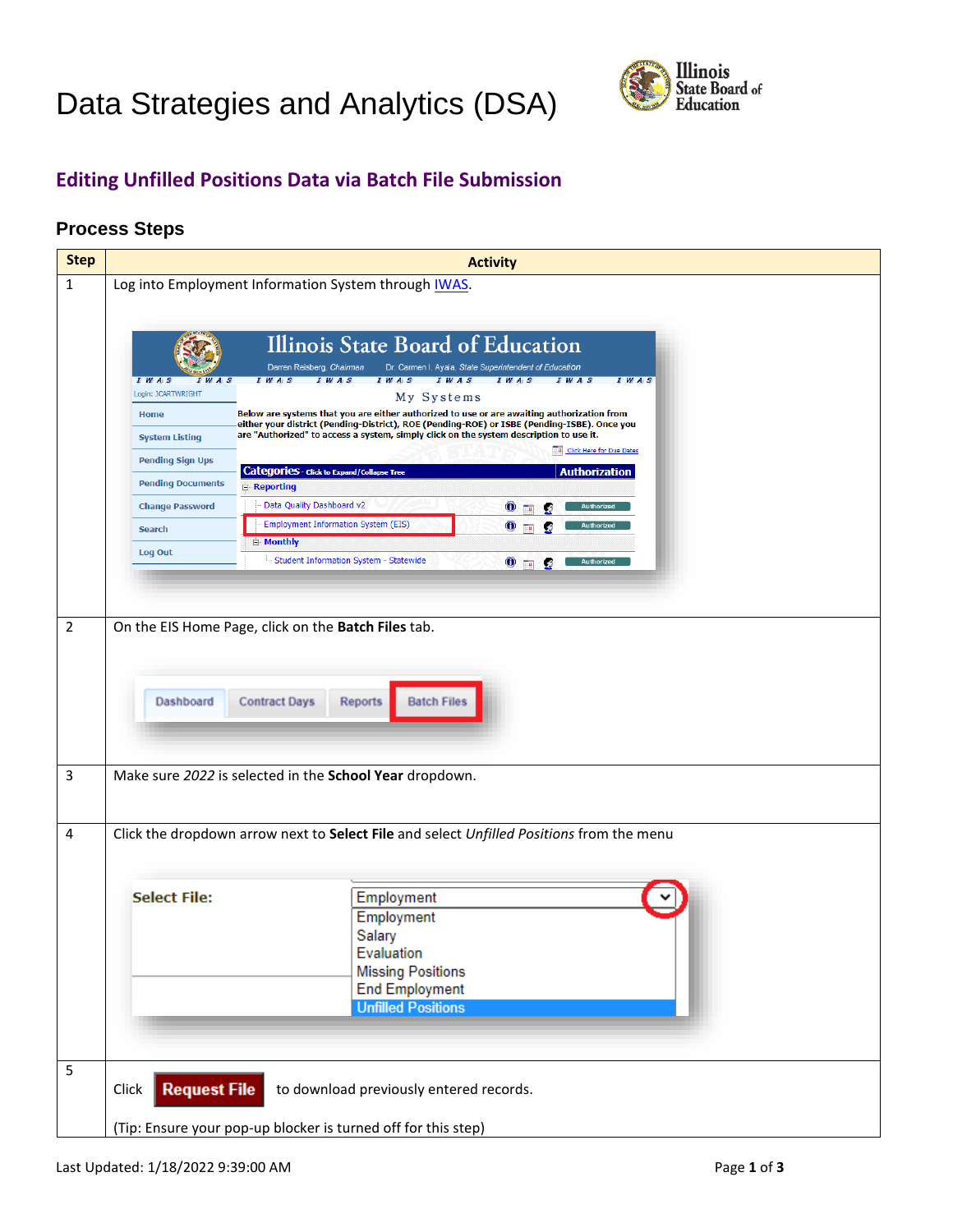| $\overline{7}$<br>8<br>9<br>10<br>11<br>12<br>13<br>14 | (Tip: Depending on the size of the file, it may take several seconds. If it has not shown yet, select click here to refresh<br>the list.)<br><b>Download</b><br>Download your most recently processed batch files. To refresh the list, click here<br><b>Processed Date</b><br><b>File Name</b><br>Unfilled Positions_010011720220000.csv_results<br>Jan 6 2022 4:58PM<br>Download<br>Click<br>Click on the file to download and open in Notepad.<br>Make the edits necessary in the file.<br>(Tip: hold down keys Ctrl + H to find a specific value and replace them all with another value) |  |  |  |  |  |
|--------------------------------------------------------|-----------------------------------------------------------------------------------------------------------------------------------------------------------------------------------------------------------------------------------------------------------------------------------------------------------------------------------------------------------------------------------------------------------------------------------------------------------------------------------------------------------------------------------------------------------------------------------------------|--|--|--|--|--|
|                                                        |                                                                                                                                                                                                                                                                                                                                                                                                                                                                                                                                                                                               |  |  |  |  |  |
|                                                        |                                                                                                                                                                                                                                                                                                                                                                                                                                                                                                                                                                                               |  |  |  |  |  |
|                                                        |                                                                                                                                                                                                                                                                                                                                                                                                                                                                                                                                                                                               |  |  |  |  |  |
|                                                        |                                                                                                                                                                                                                                                                                                                                                                                                                                                                                                                                                                                               |  |  |  |  |  |
|                                                        |                                                                                                                                                                                                                                                                                                                                                                                                                                                                                                                                                                                               |  |  |  |  |  |
|                                                        |                                                                                                                                                                                                                                                                                                                                                                                                                                                                                                                                                                                               |  |  |  |  |  |
|                                                        |                                                                                                                                                                                                                                                                                                                                                                                                                                                                                                                                                                                               |  |  |  |  |  |
|                                                        |                                                                                                                                                                                                                                                                                                                                                                                                                                                                                                                                                                                               |  |  |  |  |  |
|                                                        |                                                                                                                                                                                                                                                                                                                                                                                                                                                                                                                                                                                               |  |  |  |  |  |
|                                                        | Save the file.                                                                                                                                                                                                                                                                                                                                                                                                                                                                                                                                                                                |  |  |  |  |  |
|                                                        | Return to the <b>Batch Files</b> tab in EIS.                                                                                                                                                                                                                                                                                                                                                                                                                                                                                                                                                  |  |  |  |  |  |
|                                                        | Under the <b>Upload</b> section at the top, click $\vert$<br><b>Choose File</b>                                                                                                                                                                                                                                                                                                                                                                                                                                                                                                               |  |  |  |  |  |
|                                                        | Find your .csv file that you saved and click Open.                                                                                                                                                                                                                                                                                                                                                                                                                                                                                                                                            |  |  |  |  |  |
|                                                        | <b>Upload</b><br>Click                                                                                                                                                                                                                                                                                                                                                                                                                                                                                                                                                                        |  |  |  |  |  |
| 15                                                     | Your uploaded file will display under the Download section.                                                                                                                                                                                                                                                                                                                                                                                                                                                                                                                                   |  |  |  |  |  |
|                                                        | (Tip: Depending on the size of the file, it may take several seconds. If it has not shown yet, select click here to refresh<br>the list.)                                                                                                                                                                                                                                                                                                                                                                                                                                                     |  |  |  |  |  |
| 16                                                     | Download<br>Click                                                                                                                                                                                                                                                                                                                                                                                                                                                                                                                                                                             |  |  |  |  |  |
| 17                                                     | Click on the file to download and open in Excel                                                                                                                                                                                                                                                                                                                                                                                                                                                                                                                                               |  |  |  |  |  |
| 18                                                     | The far right column should display the results from your upload. Once you receive the message UnfilledPosition data<br>accepted for all records, the process is complete. If you receive any other error messages, continue to the next step<br>Troubleshooting Batch File Error Messages, for how to fix these errors.                                                                                                                                                                                                                                                                      |  |  |  |  |  |